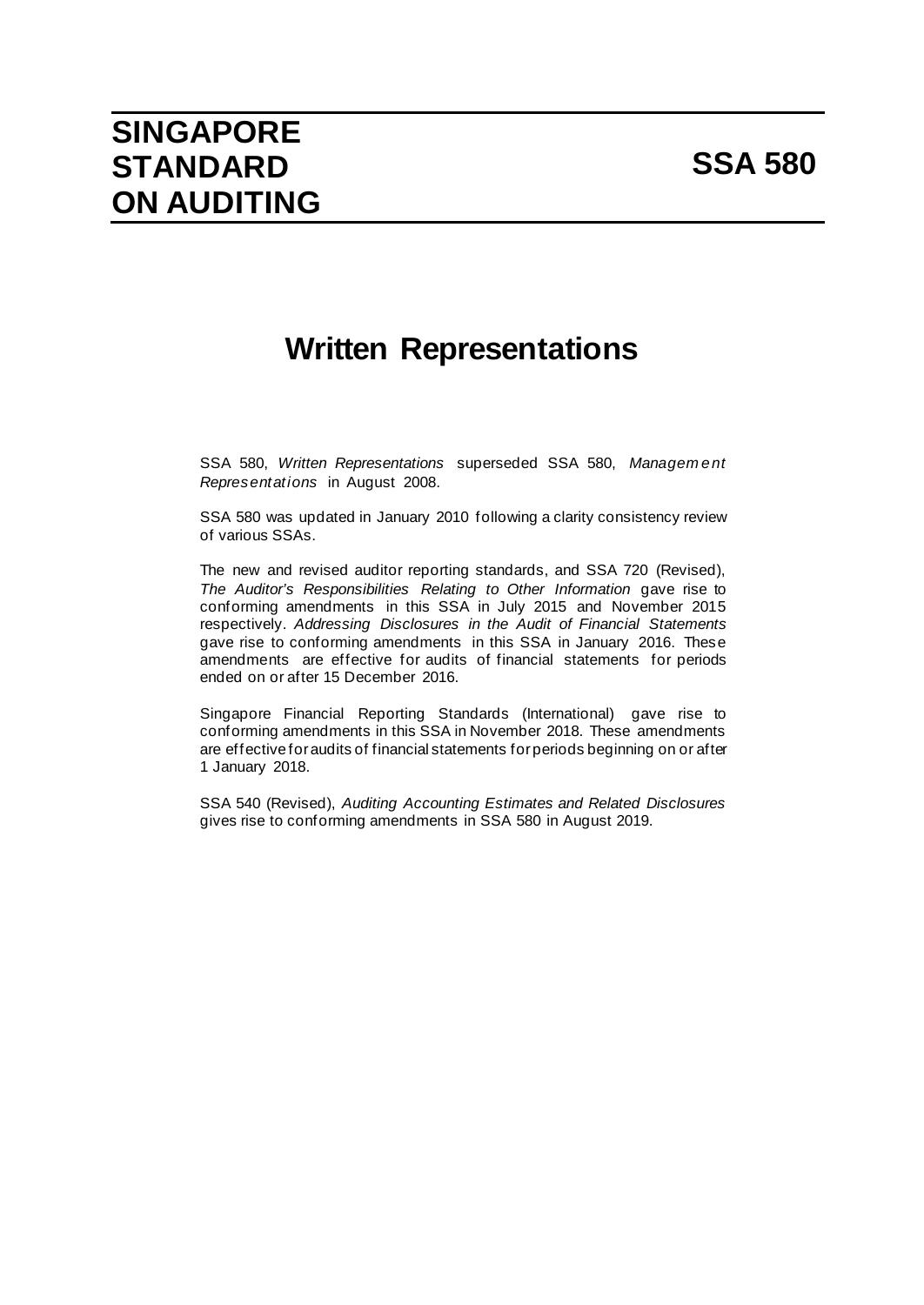## **SINGAPORE STANDARD ON AUDITING 580 WRITTEN REPRESENTATIONS**

(Effective for audits of financial statements for periods beginning on or after 1 January 2018)

### **CONTENTS**

Paragraph

| Foreword                                                                                                     |           |
|--------------------------------------------------------------------------------------------------------------|-----------|
| Introduction                                                                                                 |           |
| Scope of this SSA                                                                                            | $1 - 2$   |
| Written Representations as Audit Evidence                                                                    | 3-4       |
| Effective Date                                                                                               | 5         |
| <b>Objectives</b>                                                                                            | 6         |
| <b>Definitions</b>                                                                                           | $7 - 8$   |
| Requirements                                                                                                 |           |
| Management from whom Written Representations Requested                                                       | 9         |
| Written Representations about Management's Responsibilities                                                  | $10 - 12$ |
| Other Written Representations                                                                                | 13        |
| Date of and Period(s) Covered by Written Representations                                                     | 14        |
| Form of Written Representations                                                                              | 15        |
| Doubt as to the Reliability of Written Representations and Requested Written<br>Representations Not Provided | $16 - 20$ |
| <b>Application and Other Explanatory Material</b>                                                            |           |
| Written Representations as Audit Evidence                                                                    | A1        |
| Management from whom Written Representations Requested                                                       | $A2-A6$   |
| Written Representations about Management's Responsibilities                                                  | A7-A9     |
| <b>Other Written Representations</b>                                                                         | A10-A13   |
| Communicating a Threshold Amount                                                                             | A14       |
| Date of and Period(s) Covered by Written Representations                                                     | A15-A18   |
| Form of Written Representations                                                                              | A19-A21   |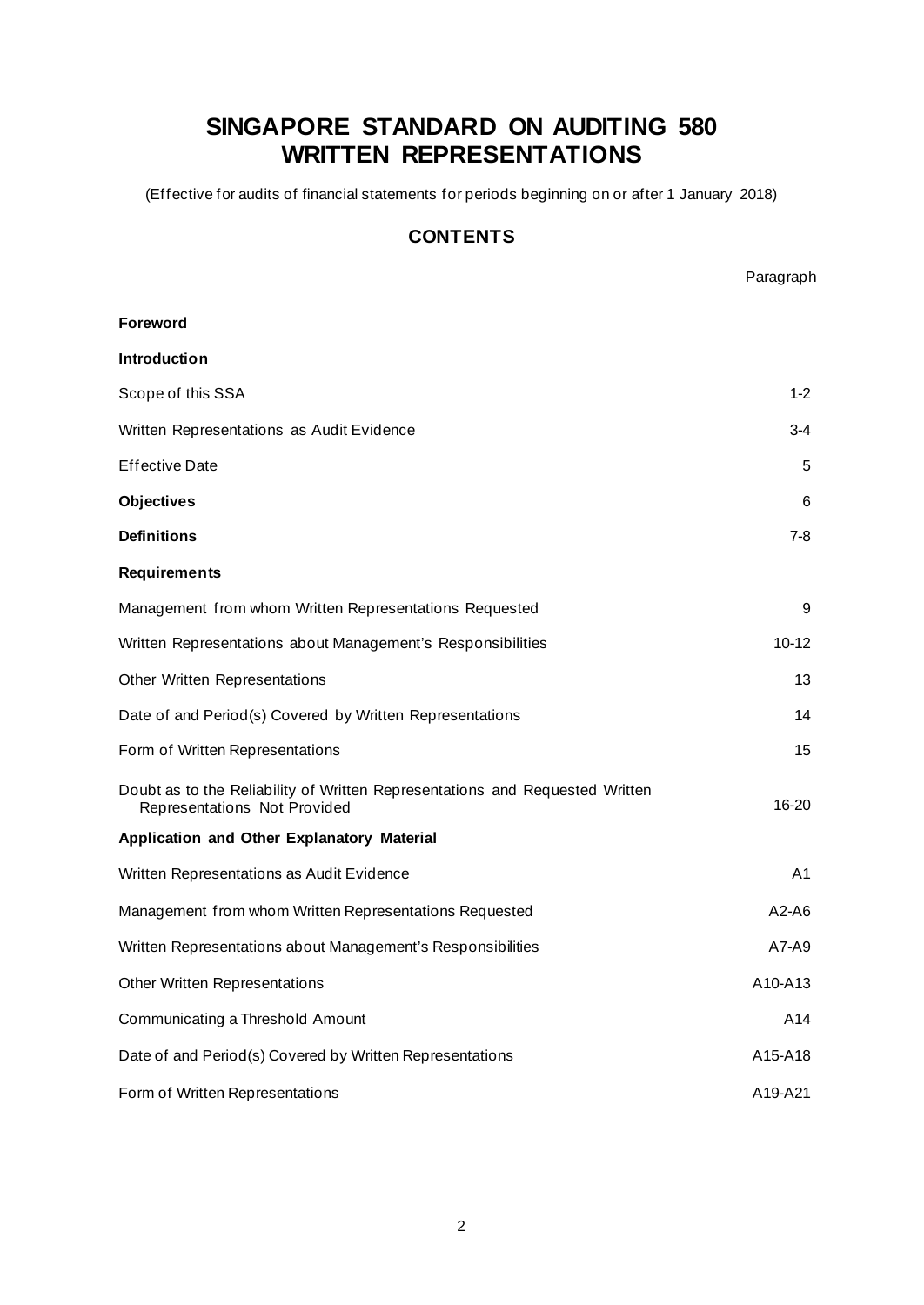Communication with Those Charged with Governance A22 Doubt as to the Reliability of Written Representations and Requested Written Representations Not Provided A23-A27 Appendix 1: List of SSAs Containing Requirements for Written Representations Appendix 2: Illustrative Representation Letter

Singapore Standard on Auditing (SSA) 580, *Written Representations* should be read in conjunction with SSA 200, *Overall Objectives of the Independent Auditor and the Conduct of an Audit in Accordance with Singapore Standards on Auditing*.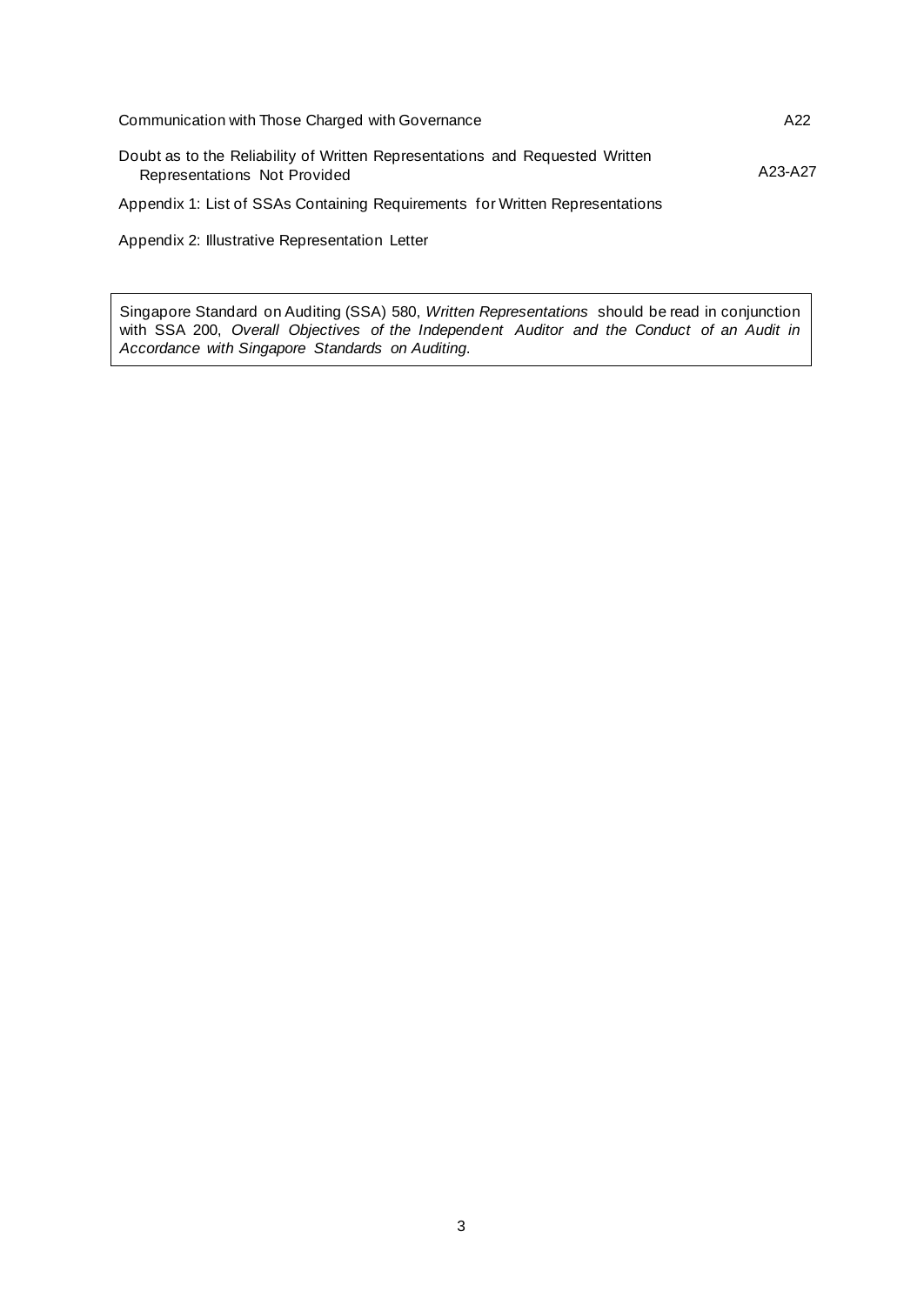# **SINGAPORE STANDARD ON AUDITING**

### **Foreword**

- i. This Standard is based on International Standard on Auditing 580, with such amendments as were considered appropriate for local adoption.
- ii. The major amendments are as follows:

#### Appendix 2

Inserting 2 additional bullet points to better clarify management responsibilities:

- We acknowledge our responsibility for the design and implementation of internal control to prevent and detect error.
- We believe the effects of those uncorrected financial statement misstatements aggregated by you during the audit are immaterial, both individually and in the aggregate, to the financial statements taken as a whole. A summary of such items are included in (or attached to) the written representations.

### **Introduction**

#### **Scope of this SSA**

- 1. This Singapore Standard on Auditing (SSA) deals with the auditor's responsibility to obtain written representations from management and, where appropriate, those charged with governance in an audit of financial statements.
- 2. Appendix 1 lists other SSAs containing subject-matter specific requirements for written representations. The specific requirements for written representations of other SSAs do not limit the application of this SSA.

#### **Written Representations as Audit Evidence**

- 3. Audit evidence is the information used by the auditor in arriving at the conclusions on which the auditor's opinion is based.<sup>1</sup> Written representations are necessary information that the auditor requires in connection with the audit of the entity's financial statements. Accordingly, similar to responses to inquiries, written representations are audit evidence. (Ref: Para. A1)
- 4. Although written representations provide necessary audit evidence, they do not provide sufficient appropriate audit evidence on their own about any of the matters with which they deal. Furthermore, the fact that management has provided reliable written representations does not affect the nature or extent of other audit evidence that the auditor obtains about the fulfillment of management's responsibilities, or about specific assertions.

#### **Effective Date**

5. This SSA is effective for audits of financial statements for periods beginning on or after 1 January 2018.

<sup>1</sup> SSA 500, *Audit Evidence*, paragraph 5(c).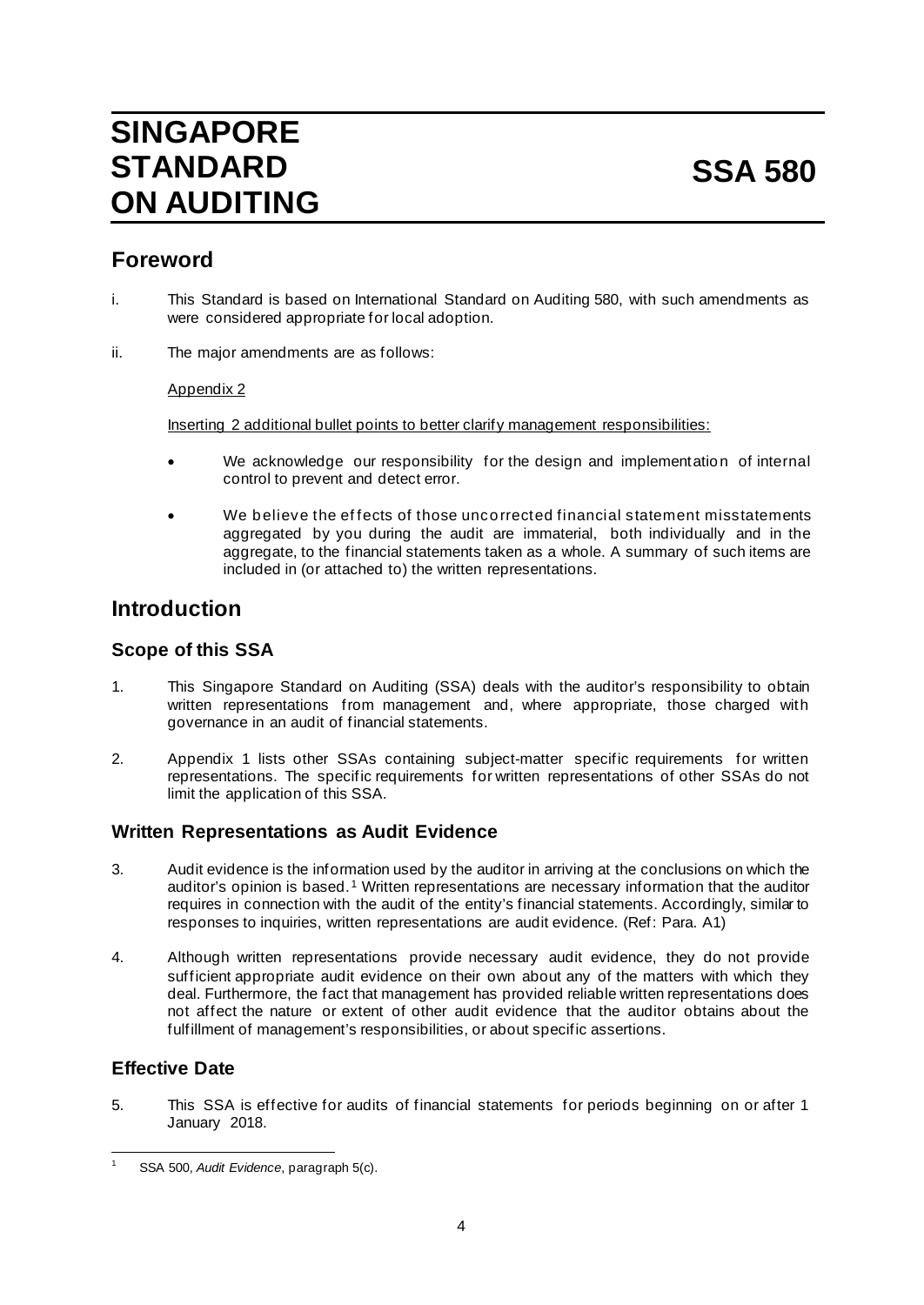### **Objectives**

- 6. The objectives of the auditor are:
	- (a) To obtain written representations from management and, where appropriate, those charged with governance that they believe that they have fulfilled their responsibility for the preparation of the financial statements and for the completeness of the information provided to the auditor;
	- (b) To support other audit evidence relevant to the financial statements or specific assertions in the financial statements by means of written representations if determined necessary by the auditor or required by other SSAs; and
	- (c) To respond appropriately to written representations provided by management and, where appropriate, those charged with governance, or if management or, where appropriate, those charged with governance do not provide the written representations requested by the auditor.

### **Definitions**

7. For purposes of the SSAs, the following term has the meaning attributed below:

Written representation – A written statement by management provided to the auditor to confirm certain matters or to support other audit evidence. Written representations in this context do not include financial statements, the assertions therein, or supporting books and records.

8. For purposes of this SSA, references to "management" should be read as "management and, where appropriate, those charged with governance." Furthermore, in the case of a fair presentation framework, management is responsible for the preparation and *fair* presentation of the financial statements in accordance with the applicable financial reporting framework; or the preparation of financial statements *that give a true and fair view* in accordance with the applicable financial reporting framework.

### **Requirements**

#### **Management from whom Written Representations Requested**

9. The auditor shall request written representations from management with appropriate responsibilities for the financial statements and knowledge of the matters concerned. (Ref: Para. A2-A6)

#### **Written Representations about Management's Responsibilities**

#### *Preparation of the Financial Statements*

10. The auditor shall request management to provide a written representation that it has fulfilled its responsibility for the preparation of the financial statements in accordance with the applicable financial reporting framework, including, where relevant, their fair presentation, as set out in the terms of the audit engagement<sup>2</sup>. (Ref: Para. A7-A9, A14, A22)

#### *Information Provided and Completeness of Transactions*

- 11. The auditor shall request management to provide a written representation that:
	- (a) It has provided the auditor with all relevant information and access as agreed in the terms of the audit engagement, <sup>3</sup> and

SSA 210, *Agreeing the Terms of Audit Engagements*, paragraph 6(b)(i). SSA 210, paragraph 6(b)(iii).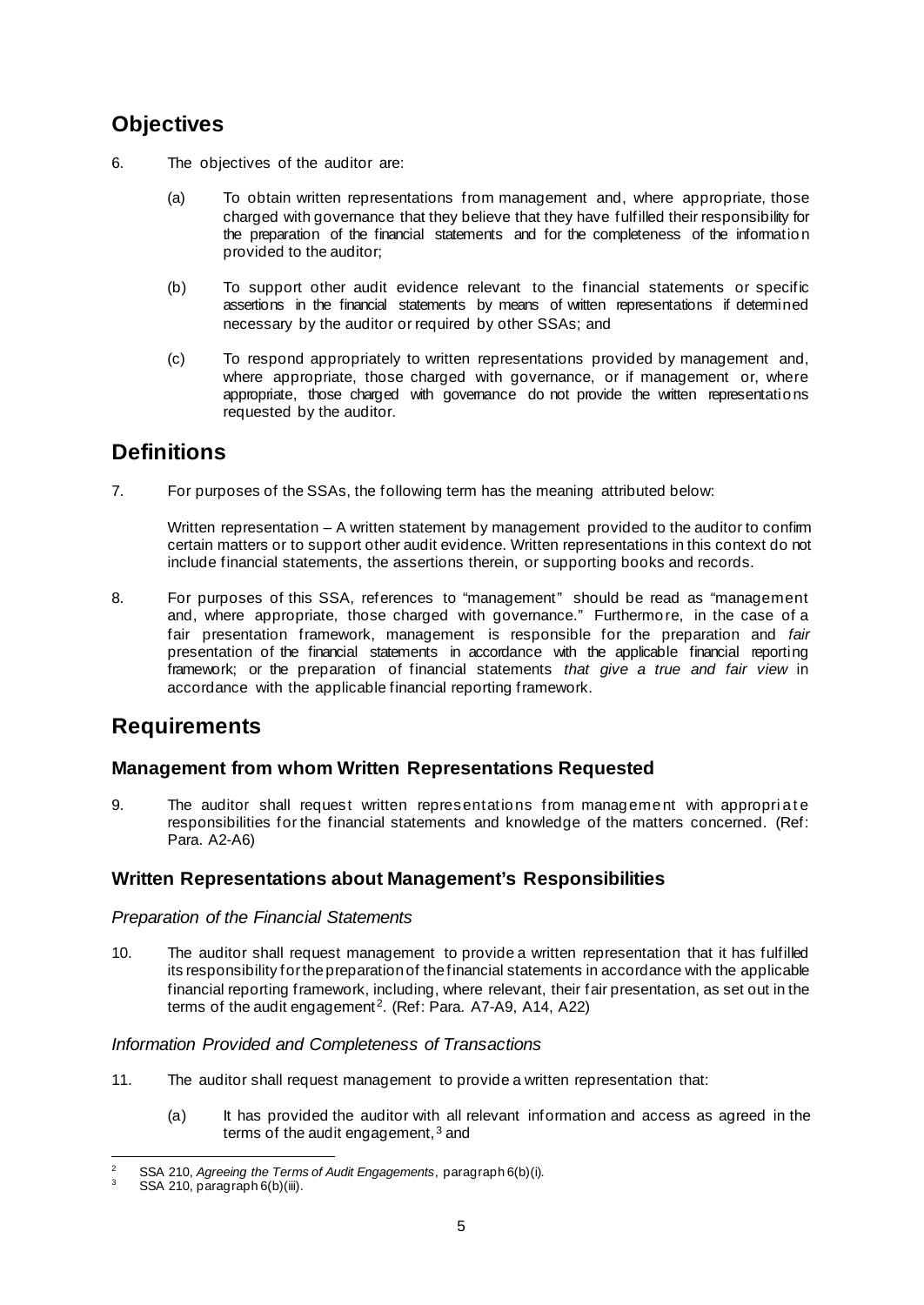(b) All transactions have been recorded and are reflected in the financial statements. (Ref: Para. A7-A9, A14, A22)

#### *Description of Management's Responsibilities in the Written Representations*

12. Management's responsibilities shall be described in the written representations required by paragraphs 10 and 11 in the manner in which these responsibilities are described in the terms of the audit engagement.

#### **Other Written Representations**

13. Other SSAs require the auditor to request written representations. If, in addition to such required representations, the auditor determines that it is necessary to obtain one or more written representations to support other audit evidence relevant to the financial statements or one or more specific assertions in the financial statements, the auditor shall request such other written representations. (Ref: Para. A10-A13, A14, A22)

#### **Date of and Period(s) Covered by Written Representations**

14. The date of the written representations shall be as near as practicable to, but not after, the date of the auditor's report on the financial statements. The written representations shall be for all financial statements and period(s) referred to in the auditor's report. (Ref: Para. A15-A18)

#### **Form of Written Representations**

15. The written representations shall be in the form of a representation letter addressed to the auditor. If law or regulation requires management to make written public statements about its responsibilities, and the auditor determines that such statements provide some or all of the representations required by paragraphs 10 or 11, the relevant matters covered by such statements need not be included in the representation letter. (Ref: Para. A19-A21)

#### **Doubt as to the Reliability of Written Representations and Requested Written Representations Not Provided**

#### *Doubt as to the Reliability of Written Representations*

- 16. If the auditor has concerns about the competence, integrity, ethical values or diligence of management, or about its commitment to or enforcement of these, the auditor shall determine the effect that such concerns may have on the reliability of representations (oral or written) and audit evidence in general. (Ref: Para. A24-A25)
- 17. In particular, if written representations are inconsistent with other audit evidence, the auditor shall perform audit procedures to attempt to resolve the matter. If the matter remains unresolved, the auditor shall reconsider the assessment of the competence, integrity, ethical values or diligence of management, or of its commitment to or enforcement of these, and shall determine the effect that this may have on the reliability of representations (oral or written) and audit evidence in general. (Ref: Para. A23)
- 18. If the auditor concludes that the written representations are not reliable, the auditor shall take appropriate actions, including determining the possible effect on the opinion in the auditor's report in accordance with SSA 705 (Revised), <sup>4</sup> having regard to the requirement in paragraph 20 of this SSA.

<sup>4</sup> SSA 705 (Revised), *Modifications to the Opinion in the Independent Auditor's Report*.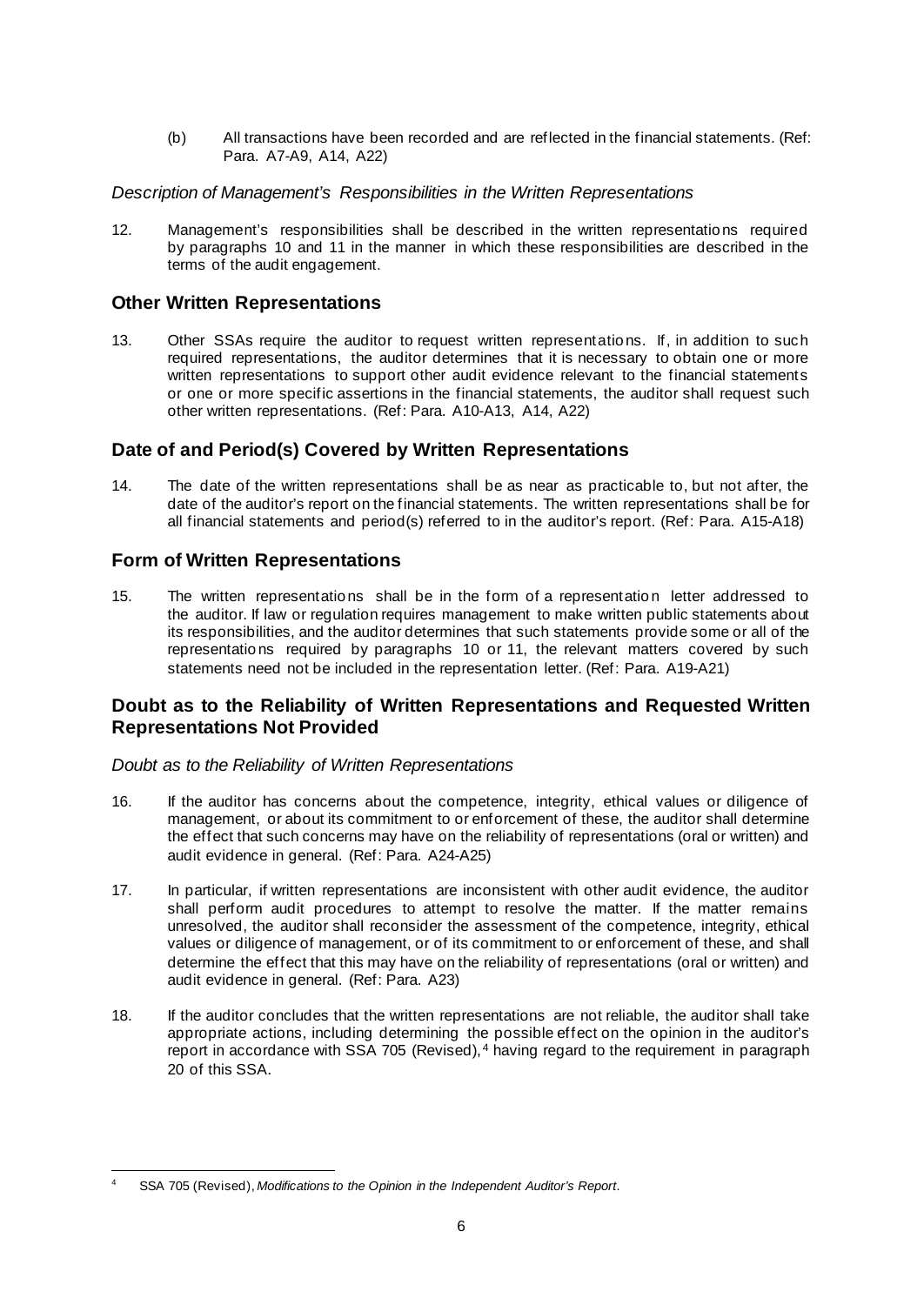#### *Requested Written Representations Not Provided*

- 19. If management does not provide one or more of the requested written representations, the auditor shall:
	- (a) Discuss the matter with management;
	- (b) Reevaluate the integrity of management and evaluate the effect that this may have on the reliability of representations (oral or written) and audit evidence in general; and
	- (c) Take appropriate actions, including determining the possible effect on the opinion in the auditor's report in accordance with SSA 705 (Revised), having regard to the requirement in paragraph 20 of this SSA.

#### *Written Representations about Management's Responsibilities*

- 20. The auditor shall disclaim an opinion on the financial statements in accordance with SSA 705 (Revised) if:
	- (a) The auditor concludes that there is sufficient doubt about the integrity of management such that the written representations required by paragraphs 10 and 11 are not reliable; or
	- (b) Management does not provide the written representations required by paragraphs 10 and 11. (Ref: Para. A26-A27)

**\*\*\***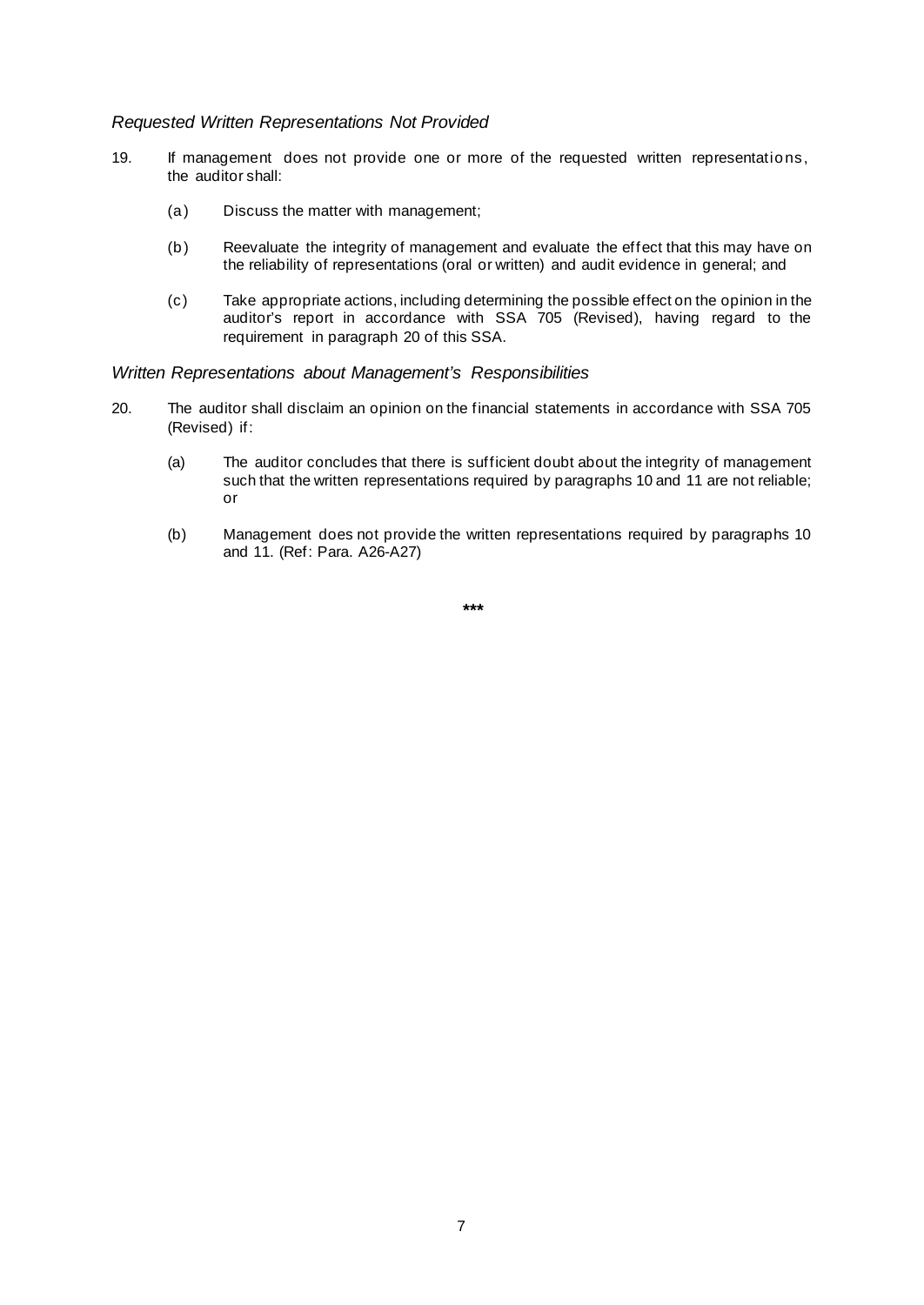### **Application and Other Explanatory Material**

#### **Written Representations as Audit Evidence** (Ref: Para. 3)

A1. Written representations are an important source of audit evidence. If management modifies or does not provide the requested written representations, it may alert the auditor to the possibility that one or more significant issues may exist. Further, a request for written, rather than oral, representations in many cases may prompt management to consider such matters more rigorously, thereby enhancing the quality of the representations.

#### **Management from whom Written Representations Requested** (Ref: Para. 9)

- A2. Written representations are requested from those responsible for the preparation of the financial statements. Those individuals may vary depending on the governance structure of the entity, and relevant law or regulation; however, management (rather than those charged with governance) is often the responsible party. Written representations may therefore be requested from the entity's chief executive officer and chief financial officer, or other equivalent persons in entities that do not use such titles. In some circumstances, however, other parties, such as those charged with governance, are also responsible for the preparation of the financial statements.
- A3. Due to its responsibility for the preparation of the financial statements, and its responsibilities for the conduct of the entity's business, management would be expected to have sufficient knowledge of the process followed by the entity in preparing and presenting the financial statements and the assertions therein on which to base the written representations.
- A4. In some cases, however, management may decide to make inquiries of others who participate in preparing and presenting the financial statements and assertions therein, including individuals who have specialised knowledge relating to the matters about which written representations are requested. Such individuals may include:
	- An actuary responsible for actuarially determined accounting measurements.
	- Staff engineers who may have responsibility for and specialised knowledge about environmental liability measurements.
	- Internal counsel who may provide information essential to provisions for legal claims.
- A5. In some cases, management may include in the written representations qualifying language to the effect that representations are made to the best of its knowledge and belief. It is reasonable for the auditor to accept such wording if the auditor is satisfied that the representations are being made by those with appropriate responsibilities and knowledge of the matters included in the representations.
- A6. To reinforce the need for management to make informed representations, the auditor may request that management include in the written representations confirmation that it has made such inquiries as it considered appropriate to place it in the position to be able to make the requested written representations. It is not expected that such inquiries would usually require a formal internal process beyond those already established by the entity.

#### **Written Representations about Management's Responsibilities** (Ref: Para. 10- 11)

A7. Audit evidence obtained during the audit that management has fulfilled the responsibilities referred to in paragraphs 10 and 11 is not sufficient without obtaining confirmation from management that it believes that it has fulfilled those responsibilities. This is because the auditor is not able to judge solely on other audit evidence whether management has prepared and presented the financial statements and provided information to the auditor on the basis of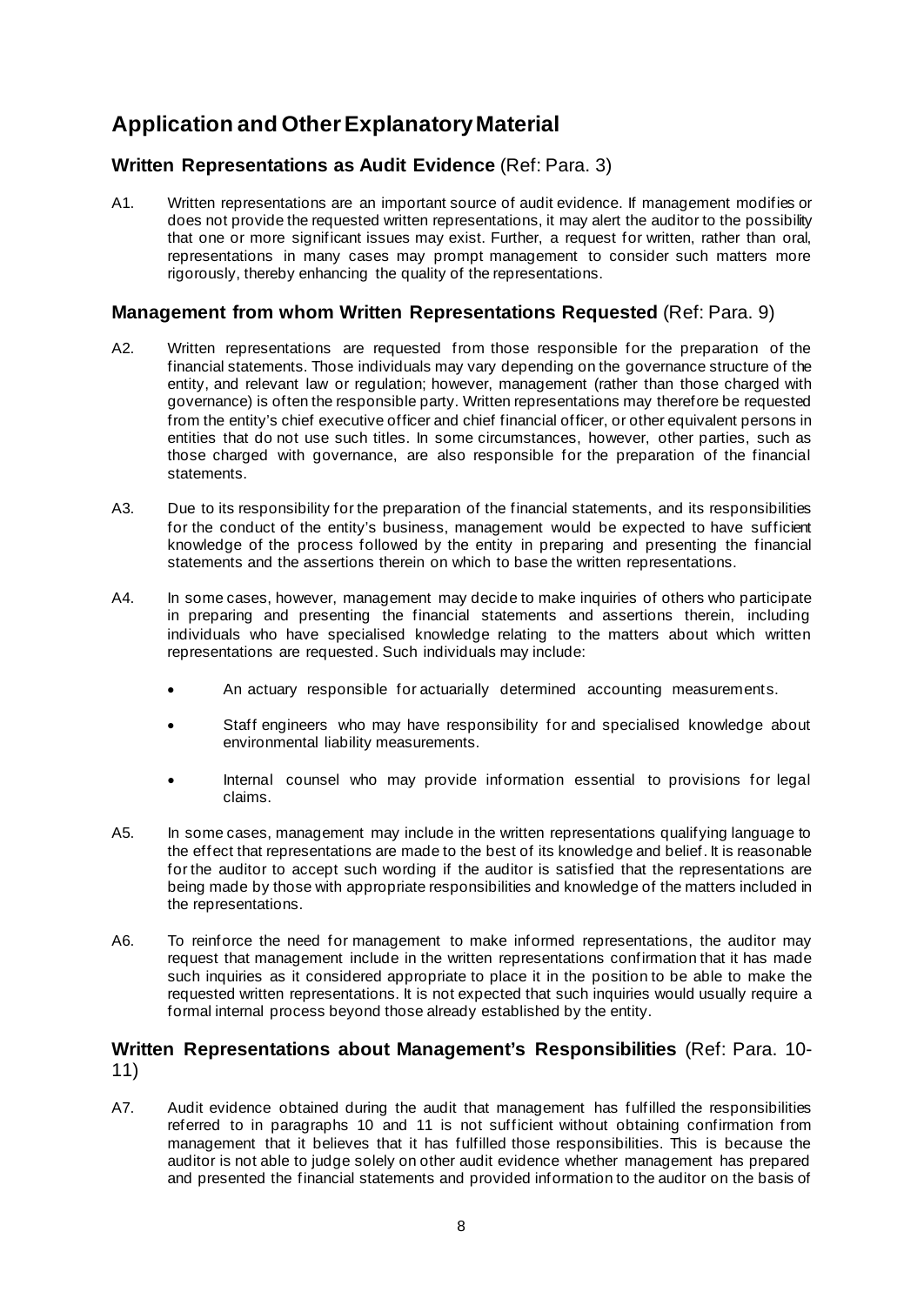the agreed acknowledgement and understanding of its responsibilities. For example, the auditor could not conclude that management has provided the auditor with all relevant information agreed in the terms of the audit engagement without asking it whether, and receiving confirmation that, such information has been provided.

- A8. The written representations required by paragraphs 10 and 11 draw on the agreed acknowledgement and understanding of management of its responsibilities in the terms of the audit engagement by requesting confirmation that it has fulfilled them. The auditor may also ask management to reconfirm its acknowledgement and understanding of those responsibilities in written representations. This is common in certain jurisdictions, but in any event may be particularly appropriate when:
	- Those who signed the terms of the audit engagement on behalf of the entity no longer have the relevant responsibilities;
	- The terms of the audit engagement were prepared in a previous year;
	- There is any indication that management misunderstands those responsibilities; or
	- Changes in circumstances make it appropriate to do so.

Consistent with the requirement of SSA 210,<sup>5</sup> such reconfirmation of management's acknowledgement and understanding of its responsibilities is not made subject to the best of management's knowledge and belief (as discussed in paragraph A5 of this SSA).

#### *Considerations Specific to Public Sector Entities*

A9. The mandates for audits of the financial statements of public sector entities may be broader than those of other entities. As a result, the premise, relating to management's responsibilities, on which an audit of the financial statements of a public sector entity is conducted may give rise to additional written representations. These may include written representations confirming that transactions and events have been carried out in accordance with law, regulation or other authority.

#### **Other Written Representations** (Ref: Para. 13)

#### *Additional Written Representations about the Financial Statements*

- A10. In addition to the written representation required by paragraph 10, the auditor may consider it necessary to request other written representations about the financial statements. Such written representations may supplement, but do not form part of, the written representation required by paragraph 10. They may include representations about the following:
	- Whether the selection and application of accounting policies are appropriate; and
	- Whether matters such as the following, where relevant under the applicable financial reporting framework, have been recognised, measured, presented or disclosed in accordance with that framework:
		- o Plans or intentions that may affect the carrying value or classification of assets and liabilities;
		- o Liabilities, both actual and contingent;
		- o Title to, or control over, assets, the liens or encumbrances on assets, and assets pledged as collateral; and

SSA 210, paragraph 6(b).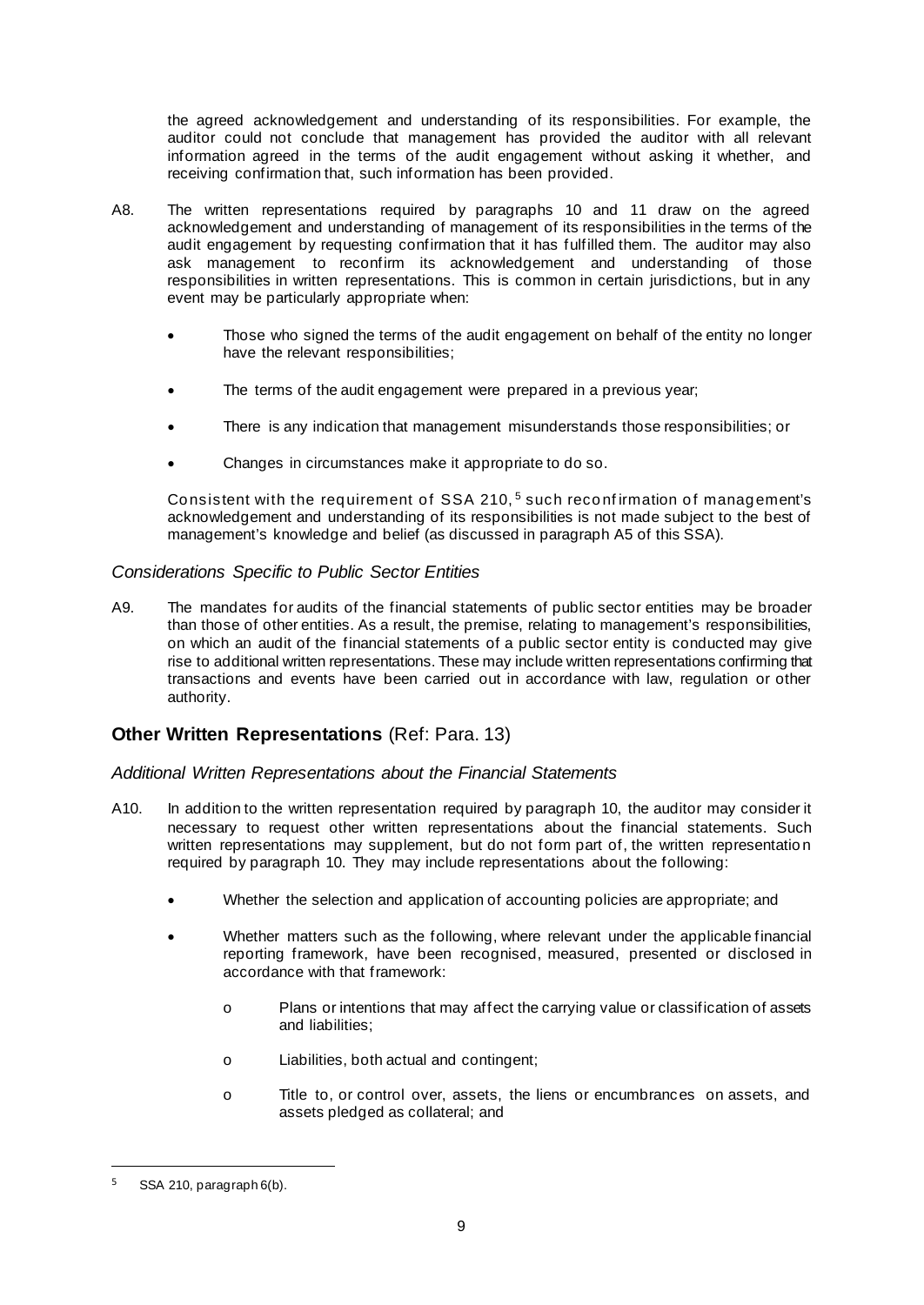o Aspects of laws, regulations and contractual agreements that may affect the financial statements, including non-compliance.

#### *Additional Written Representations about Information Provided to the Auditor*

A11. In addition to the written representation required by paragraph 11, the auditor may consider it necessary to request management to provide a written representation that it has communicated to the auditor all deficiencies in internal control of which management is aware.

#### *Written Representations about Specific Assertions*

- A12. When obtaining evidence about, or evaluating, judgments and intentions, the auditor may consider one or more of the following:
	- The entity's past history in carrying out its stated intentions.
	- The entity's reasons for choosing a particular course of action.
	- The entity's ability to pursue a specific course of action.
	- The existence or lack of any other information that might have been obtained during the course of the audit that may be inconsistent with management's judgment or intent.
- A13. In addition, the auditor may consider it necessary to request management to provide written representations about specific assertions in the financial statements; in particular, to support an understanding that the auditor has obtained from other audit evidence of management's judgment or intent in relation to, or the completeness of, a specific assertion. For example, if the intent of management is important to the valuation basis for investments, it may not be possible to obtain sufficient appropriate audit evidence without a written representation from management about its intentions. Although such written representations provide necessary audit evidence, they do not provide sufficient appropriate audit evidence on their own for that assertion.

#### **Communicating a Threshold Amount** (Ref: Para. 10-11, 13)

A14. SSA 450 requires the auditor to accumulate misstatements identified during the audit, other than those that are clearly trivial.<sup>6</sup> The auditor may determine a threshold above which misstatements cannot be regarded as clearly trivial. In the same way, the auditor may consider communicating to management a threshold for purposes of the requested written representations.

#### **Date of and Period(s) Covered by Written Representations** (Ref: Para. 14)

- A15. Because written representations are necessary audit evidence, the auditor's opinion cannot be expressed, and the auditor's report cannot be dated, before the date of the written representations. Furthermore, because the auditor is concerned with events occurring up to the date of the auditor's report that may require adjustment to or disclosure in the financial statements, the written representations are dated as near as practicable to, but not after, the date of the auditor's report on the financial statements.
- A16. In some circumstances it may be appropriate for the auditor to obtain a written representation about a specific assertion in the financial statements during the course of the audit. Where this is the case, it may be necessary to request an updated written representation.
- A17. The written representations are for all periods referred to in the auditor's report because management needs to reaffirm that the written representations it previously made with respect to the prior periods remain appropriate. The auditor and management may agree to a form of

<sup>6</sup> SSA 450, *Evaluation of Misstatements Identified during the Audit*, paragraph 5.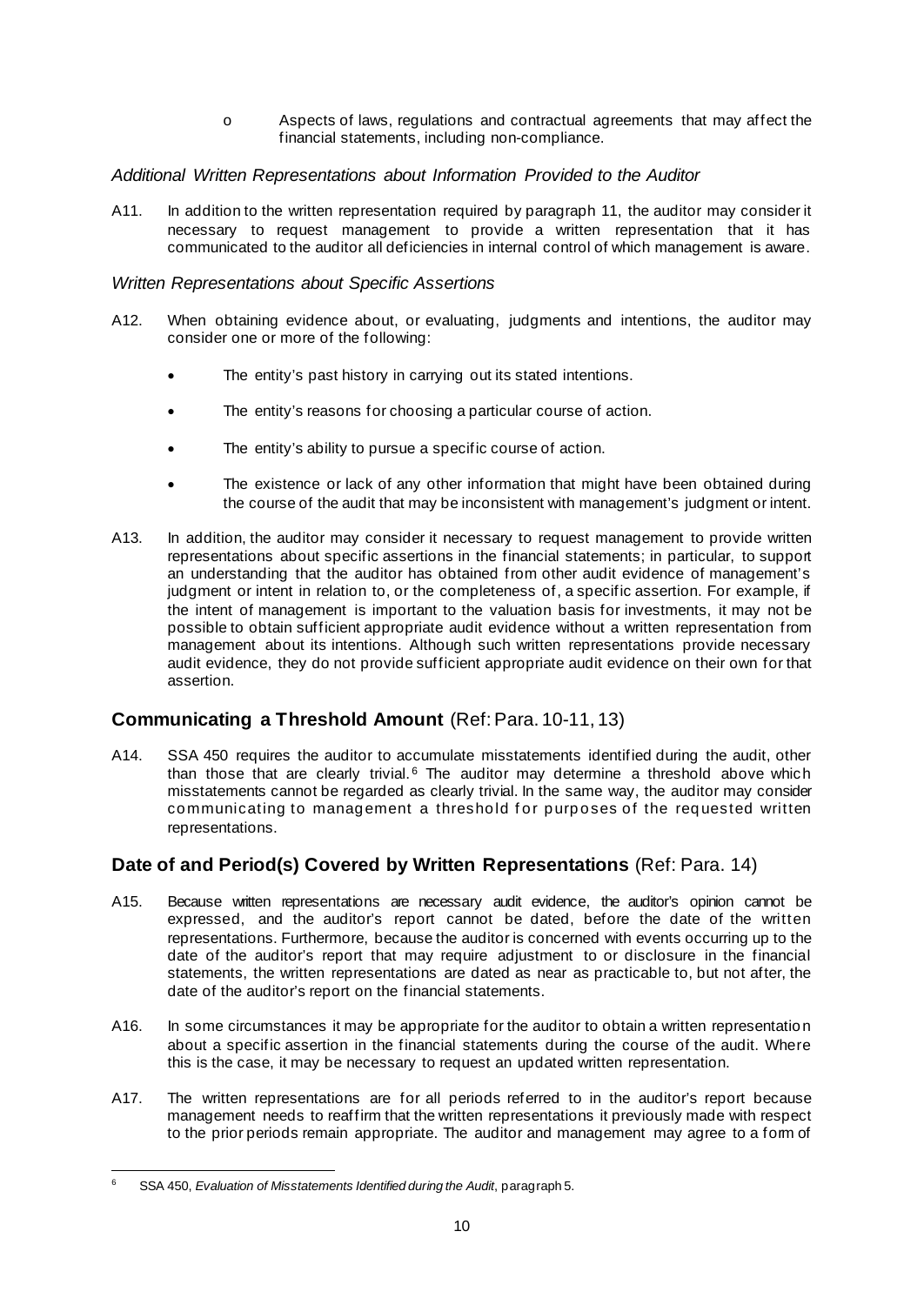written representation that updates written representations relating to the prior periods by addressing whether there are any changes to such written representations and, if so, what they are.

A18. Situations may arise where current management were not present during all periods referred to in the auditor's report. Such persons may assert that they are not in a position to provide some or all of the written representations because they were not in place during the period. This fact, however, does not diminish such persons' responsibilities for the financial statements as a whole. Accordingly, the requirement for the auditor to request from them written representations that cover the whole of the relevant period(s) still applies.

#### **Form of Written Representations** (Ref: Para. 15)

- A19. Written representations are required to be included in a representation letter addressed to the auditor. In some jurisdictions, however, management may be required by law or regulation to make a written public statement about its responsibilities. Although such statement is a representation to the users of the financial statements, or to relevant authorities, the auditor may determine that it is an appropriate form of written representation in respect of some or all of the representations required by paragraph 10 or 11. Consequently, the relevant matters covered by such statement need not be included in the representation letter. Factors that may affect the auditor's determination include:
	- Whether the statement includes confirmation of the fulfillment of the responsibilities referred to in paragraphs 10 and 11.
	- Whether the statement has been given or approved by those from whom the auditor requests the relevant written representations.
	- Whether a copy of the statement is provided to the auditor as near as practicable to, but not after, the date of the auditor's report on the financial statements (see paragraph 14).
- A20. A formal statement of compliance with law or regulation, or of approval of the financial statements, would not contain sufficient information for the auditor to be satisfied that all necessary representations have been consciously made. The expression of management's responsibilities in law or regulation is also not a substitute for the requested written representations.
- A21. Appendix 2 provides an illustrative example of a representation letter.

#### **Communication with Those Charged with Governance (Ref: Para. 10-11, 13)**

A22. SSA 260 (Revised) requires the auditor to communicate with those charged with governance the written representations which the auditor has requested from management.<sup>7</sup>

### **Doubt as to the Reliability of Written Representations and Requested Written Representations Not Provided**

*Doubt as to the Reliability of Written Representations* (Ref: Para. 16-17)

- A23. In the case of identified inconsistencies between one or more written representations and audit evidence obtained from another source, the auditor may consider whether the risk assessment remains appropriate and, if not, revise the risk assessment and determine the nature, timing and extent of further audit procedures to respond to the assessed risks.
- A24. Concerns about the competence, integrity, ethical values or diligence of management, or about its commitment to or enforcement of these, may cause the auditor to conclude that the risk of

<sup>7</sup> SSA 260 (Revised), *Communication with Those Charged with Governance*, paragraph 16(c)(ii).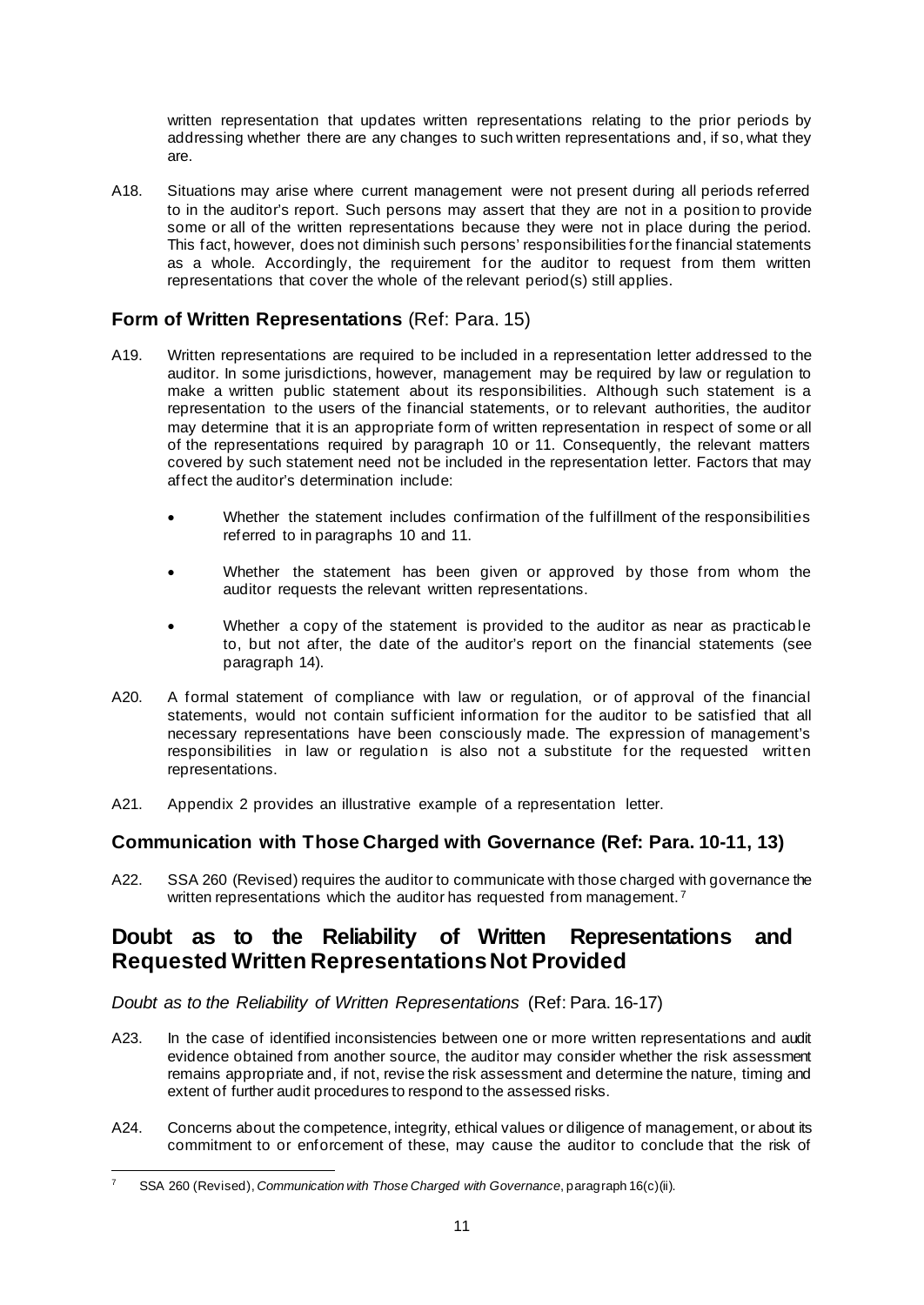management misrepresentation in the financial statements is such that an audit cannot be conducted. In such a case, the auditor may consider withdrawing from the engagement, where withdrawal is possible under applicable law or regulation, unless those charged with governance put in place appropriate corrective measures. Such measures, however, may not be sufficient to enable the auditor to issue an unmodified audit opinion.

A25. SSA 230 requires the auditor to document significant matters arising during the audit, the conclusions reached thereon, and significant professional judgments made in reaching those conclusions. $8$  The auditor may have identified significant issues relating to the competence, integrity, ethical values or diligence of management, or about its commitment to or enforcement of these, but concluded that the written representations are nevertheless reliable. In such a case, this significant matter is documented in accordance with SSA 230.

#### *Written Representations about Management's Responsibilities* (Ref: Para. 20)

- A26. As explained in paragraph A7, the auditor is not able to judge solely on other audit evidence whether management has fulfilled the responsibilities referred to in paragraphs 10 and 11. Therefore, if, as described in paragraph 20(a), the auditor concludes that the written representations about these matters are unreliable, or if management does not provide those written representations, the auditor is unable to obtain sufficient appropriate audit evidence. The possible effects on the financial statements of such inability are not confined to specific elements, accounts or items of the financial statements and are hence pervasive. SSA 705 (Revised) requires the auditor to disclaim an opinion on the financial statements in such circumstances. <sup>9</sup>
- A27. A written representation that has been modified from that requested by the auditor does not necessarily mean that management did not provide the written representation. However, the underlying reason for such modification may affect the opinion in the auditor's report. For example:
	- The written representation about management's fulfillment of its responsibility for the preparation of the financial statements may state that management believes that, except for material non-compliance with a particular requirement of the applicable financial reporting framework, the financial statements are prepared in accordance with that framework. The requirement in paragraph 20 does not apply because the auditor concluded that management has provided reliable written representations. However, the auditor is required to consider the effect of the noncompliance on the opinion in the auditor's report in accordance with SSA 705 (Revised).
	- The written representation about the responsibility of management to provide the auditor with all relevant information agreed in the terms of the audit engagement may state that management believes that, except for information destroyed in a fire, it has provided the auditor with such information. The requirement in paragraph 20 does not apply because the auditor concluded that management has provided reliable written representations. However, the auditor is required to consider the effects of the pervasiveness of the information destroyed in the fire on the financial statements and the effect thereof on the opinion in the auditor's report in accordance with SSA 705 (Revised).

<sup>8</sup> SA 230, *Audit Documentation*, paragraphs 8(c) and 10. SSA 705 (Revised), paragraph 9.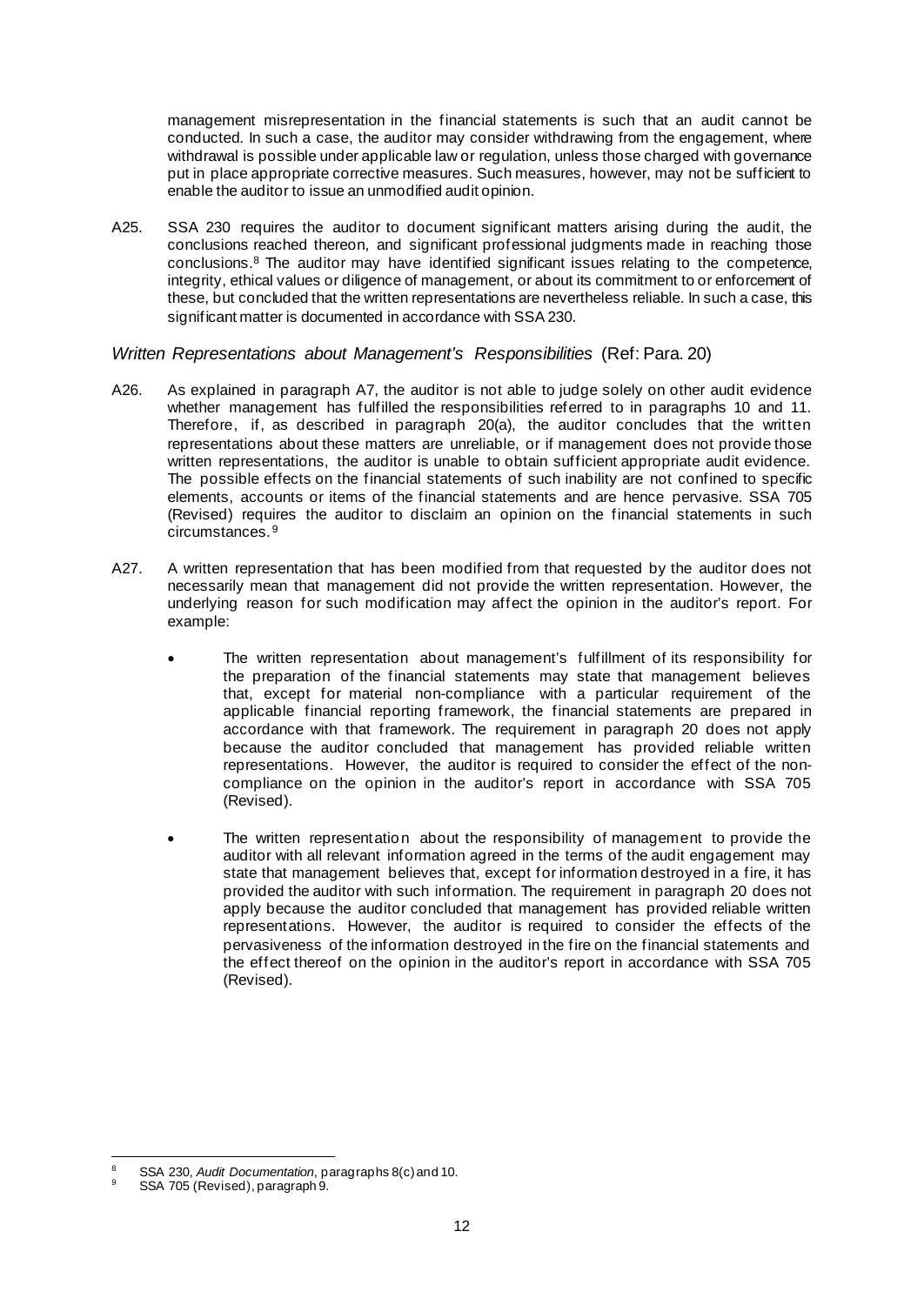### **Appendix 1**

(Ref: Para. 2)

### **List of SSAs Containing Requirements for Written Representations**

This appendix identifies paragraphs in other SSAs that require subject-matter specific written representations. The list is not a substitute for considering the requirements and related application and other explanatory material in SSAs.

- SSA 240, "The Auditor's Responsibilities Relating to Fraud in an Audit of Financial Statements" – paragraph 39
- SSA 250, "Consideration of Laws and Regulations in an Audit of Financial Statements" paragraph 16
- SSA 450, "Evaluation of Misstatements Identified during the Audit" paragraph 14
- SSA 501, "Audit Evidence-Specific Considerations for Selected Items" paragraph 12
- SSA 540 (Revised), "Auditing Accounting Estimates and Related Disclosures" paragraph 37
- SSA 550, "Related Parties" paragraph 26
- SSA 560, "Subsequent Events" paragraph 9
- SSA 570 (Revised), "Going Concern" paragraph 16(e)
- SSA 710, "Comparative Information Corresponding Figures and Comparative Financial Statements" – paragraph 9
- SSA 720 (Revised), *The Auditor's Responsibilities Relating to Other Information* paragraph 13(c)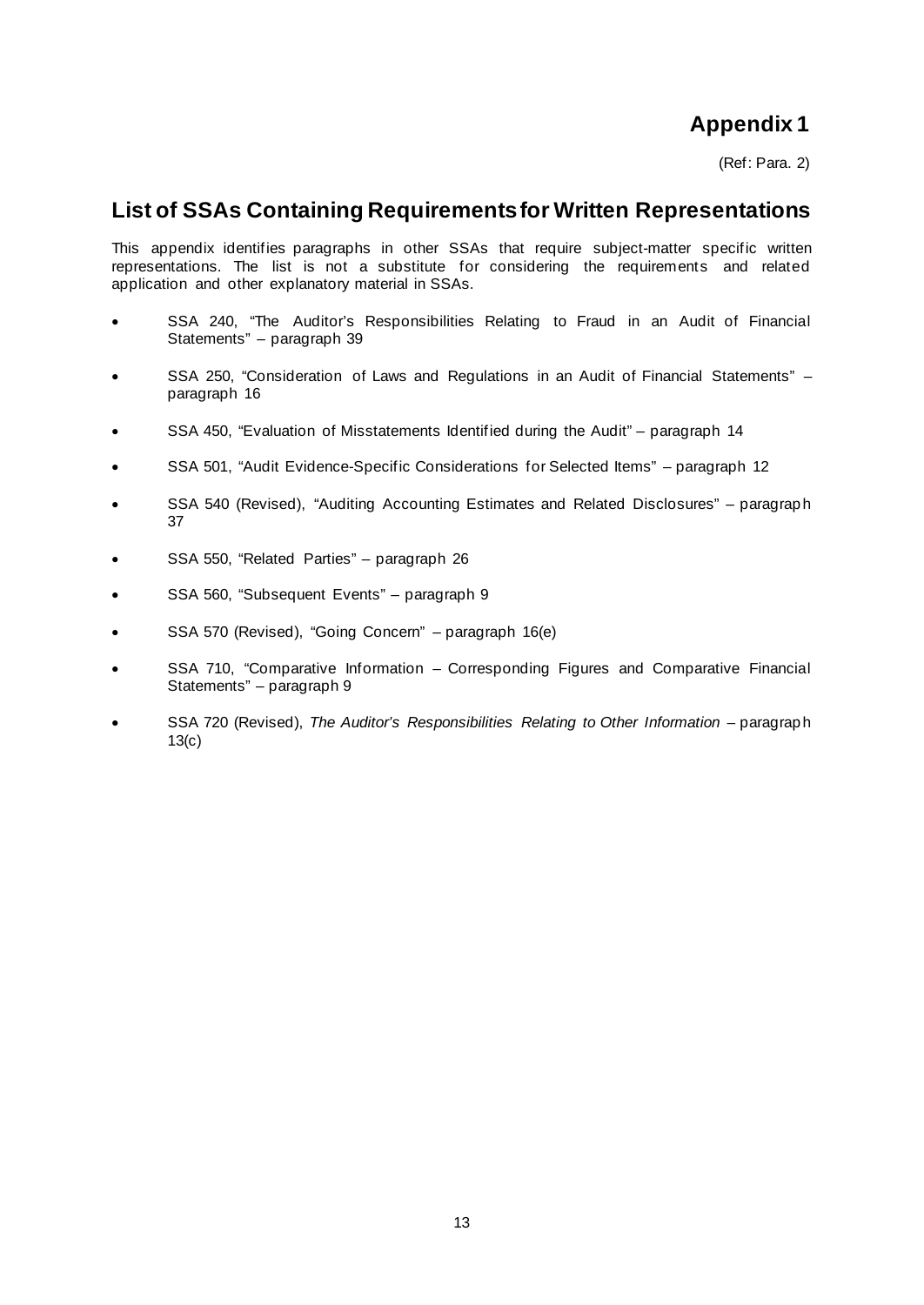(Ref: Para. A21)

## **Illustrative Representation Letter**

The following illustrative letter includes written representations that are required by this and other SSAs. It is assumed in this illustration that the applicable financial reporting framework is Singapore Financial Reporting Standards (International) or Financial Reporting Standards in Singapore; the requirement of SSA 570 (Revised)<sup>1</sup> to obtain a written representation is not relevant; and that there are no exceptions to the requested written representations. If there were exceptions, the representations would need to be modified to reflect the exceptions.

#### (Entity Letterhead)

#### (To Auditor) (Date)

This representation letter is provided in connection with your audit of the financial statements of ABC Company for the year ended 31 December  $20XX<sup>2</sup>$  for the purpose of expressing an opinion as to whether the financial statements are presented fairly, in all material respects, (or *give a true and fair view*) in accordance with [Singapore Financial Reporting Standards (International) / Financial Reporting Standards in Singapore].

We confirm that (, *to the best of our knowledge and belief, having made such inquiries as we considered necessary for the purpose of appropriately informing ourselves*):

#### *Financial Statements*

- We have fulfilled our responsibilities, as set out in the terms of the audit engagement dated [insert date], for the preparation of the financial statements in accordance with [Singapore Financial Reporting Standards (International) / Financial Reporting Standards in Singapore]; in particular the financial statements are fairly presented (or give a true and fair view) in accordance therewith.
- The methods, the data, and the significant assumptions used in making accounting estimates and their related disclosures are appropriate to achieve recognition, measurement or disclosure that is reasonable in the context of the applicable financial reporting framework. (SSA 540 (Revised))
- Related party relationships and transactions have been appropriately accounted for and disclosed in accordance with the requirements of [Singapore Financial Reporting Standards (International) / Financial Reporting Standards in Singapore]. (SSA 550)
- All events subsequent to the date of the financial statements and for which [Singapore Financial Reporting Standards (International) / Financial Reporting Standards in Singapore] require adjustment or disclosure have been adjusted or disclosed. (SSA 560)
- The effects of uncorrected misstatements are immaterial, both individually and in the aggregate, to the financial statements as a whole. A list of the uncorrected misstatements is attached to the representation letter. (SSA 450)
- [Any other matters that the auditor may consider appropriate (see paragraph A10 of this SSA).]

14

**Appendix 2**

<sup>&</sup>lt;sup>1</sup> SSA 570 (Revised), *Going Concern*.<br><sup>2</sup> Where the auditor reports on more than one period, the auditor adjusts the date so that the letter pertains to all periods covered by the auditor's report.